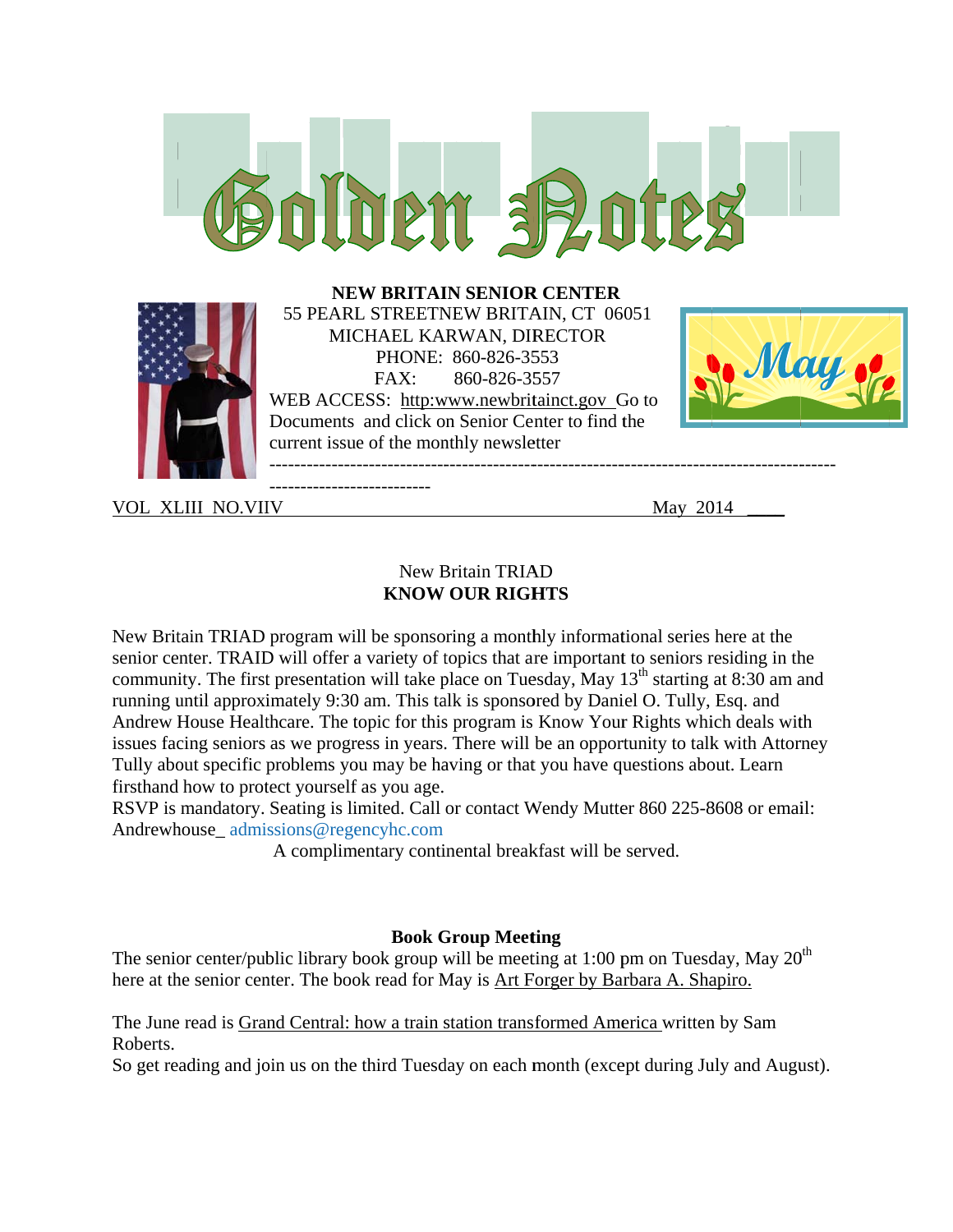#### **SERVICES BY APPOINTMENT DIAL-A-RIDE**

At least a 2-day notice is required for rides to the Senior Center, medical appointments, shopping and other destinations at any time within the month. Call 826-3555 for an appointment. **There is a suggested donation of \$1.50 each way.** 

#### **MEDICARE/MEDICAL INSURANCE INFORMATION**

Persons seeking help in filing Medicare claims or appeals, interpreting medical bills and assistance in making decisions concerning Medicare supplemental insurance can make an appointment with Senior Center Staff by calling the Center at 860 826-3553. Advice on Living Wills and how to deal with advance medical directives is also available.

### **FROM THE NURSING DESK**

On most occasions, the Public Health Department is able to schedule a nurse during the morning hours each day here at the senior center. The nurse is available to provide basic services and to answer any questions seniors may have. . Persons wishing to see the nurse for any reason should call the Senior Center during the morning hours to see if a Health Department nurse is available on the day you wish to come.

| <b>GOLDEN NOTES SUBSCRIPTIONS</b>                 |                                   |
|---------------------------------------------------|-----------------------------------|
| <b>NAME</b>                                       | <b>DATE</b>                       |
| <b>STREET</b>                                     |                                   |
| <b>ADDRESS</b>                                    |                                   |
| <b>CITY</b>                                       | <b>STATE, ZIP</b>                 |
| <b>CODE</b>                                       |                                   |
| <b>PHONE#</b>                                     |                                   |
| Make checks payable to: NEW BRITAIN SENIOR CENTER |                                   |
| <b>Return to: GOLDEN NOTES</b>                    | Annual Fee: \$6.00 non refundable |
| <b>New Britain Senior Center</b>                  | Check<br>Cash                     |
| <b>55 Pearl Street</b>                            | <b>New Subscription</b>           |
| New Britain, CT 06051                             | <b>Renewal</b>                    |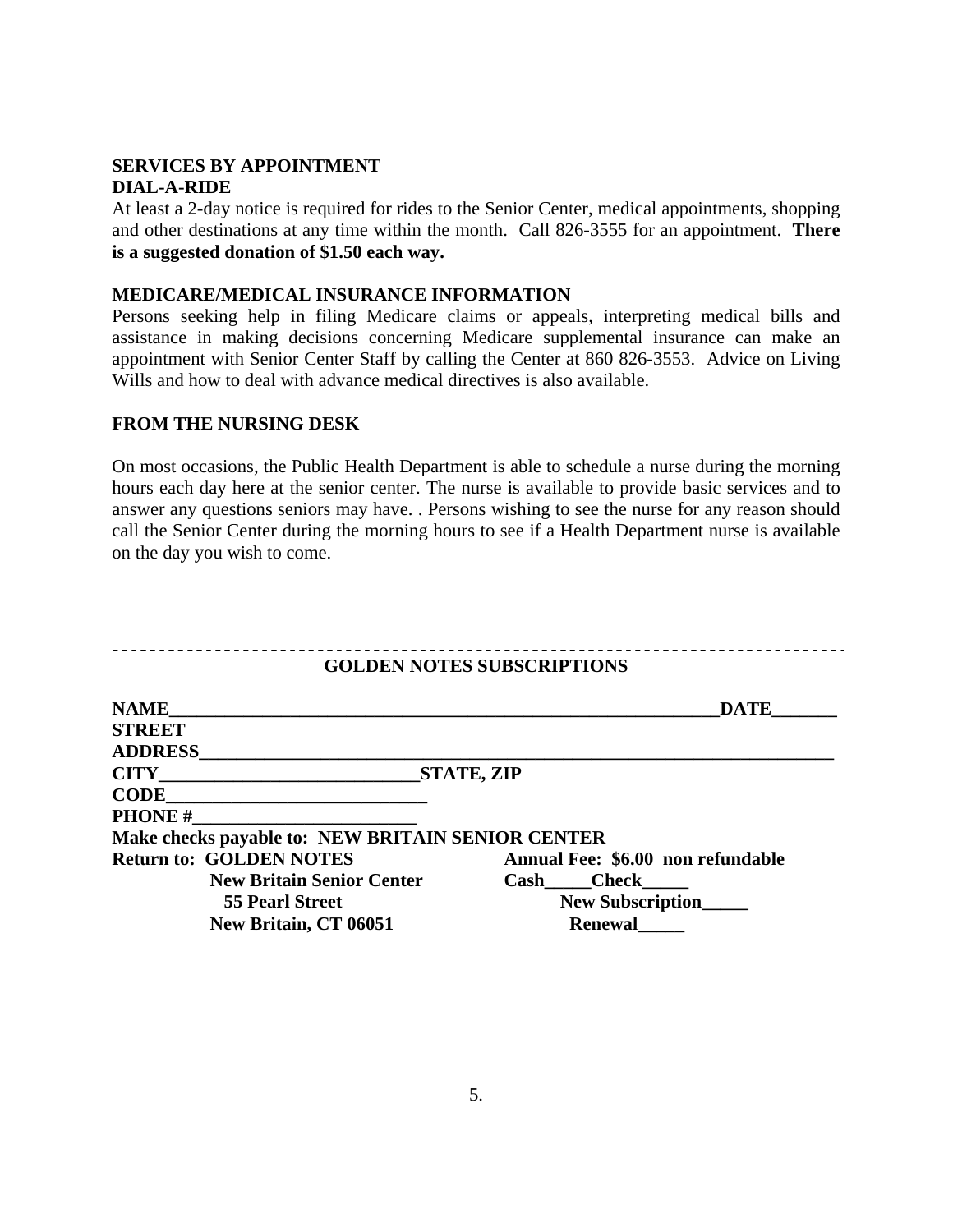FRIDAY at the MOVIES

Something's Gotta Give

Friday, May 16<sup>th</sup> at 12:45 pm



A swinger on the cusp of being a senior citizen with a taste for young women falls in love with an accomplished woman closer to his age

Stars Jack Nicholson, Diane Keaton,

# PROPERTY TAX RELIEF

Thursday, May 15<sup>th</sup> is the filing deadline for taking applications for the HOMEOWNERS< Additional Veterans and FREEZE Property Tax Relief Programs. Person 65 and older in the year 2013 or who receive Social Security Disability Benefits are eligible for a discount on their property taxes. Individuals earning less than \$34,100 and married couples earning less than \$41,600 during 2013 may be eligible for the discount. Call the Senior Center (860) 826-3553 if you wish to make an appointment or if you have any questions. **REMEMBER May 15<sup>th</sup>** is the filing deadline.

# **AARP DRIVERS COURSE**



AARP will be conducting a Safe Drivers Course on Thursday, May 22<sup>nd</sup> starting at 8:45 am and ending at approximately 12:15 pm. Interested persons can sign up for the program starting on May  $5<sup>th</sup>$  and the cost for the course is \$15.00 for AARP members and \$20.00 for non members. Please make check payable to AARP.